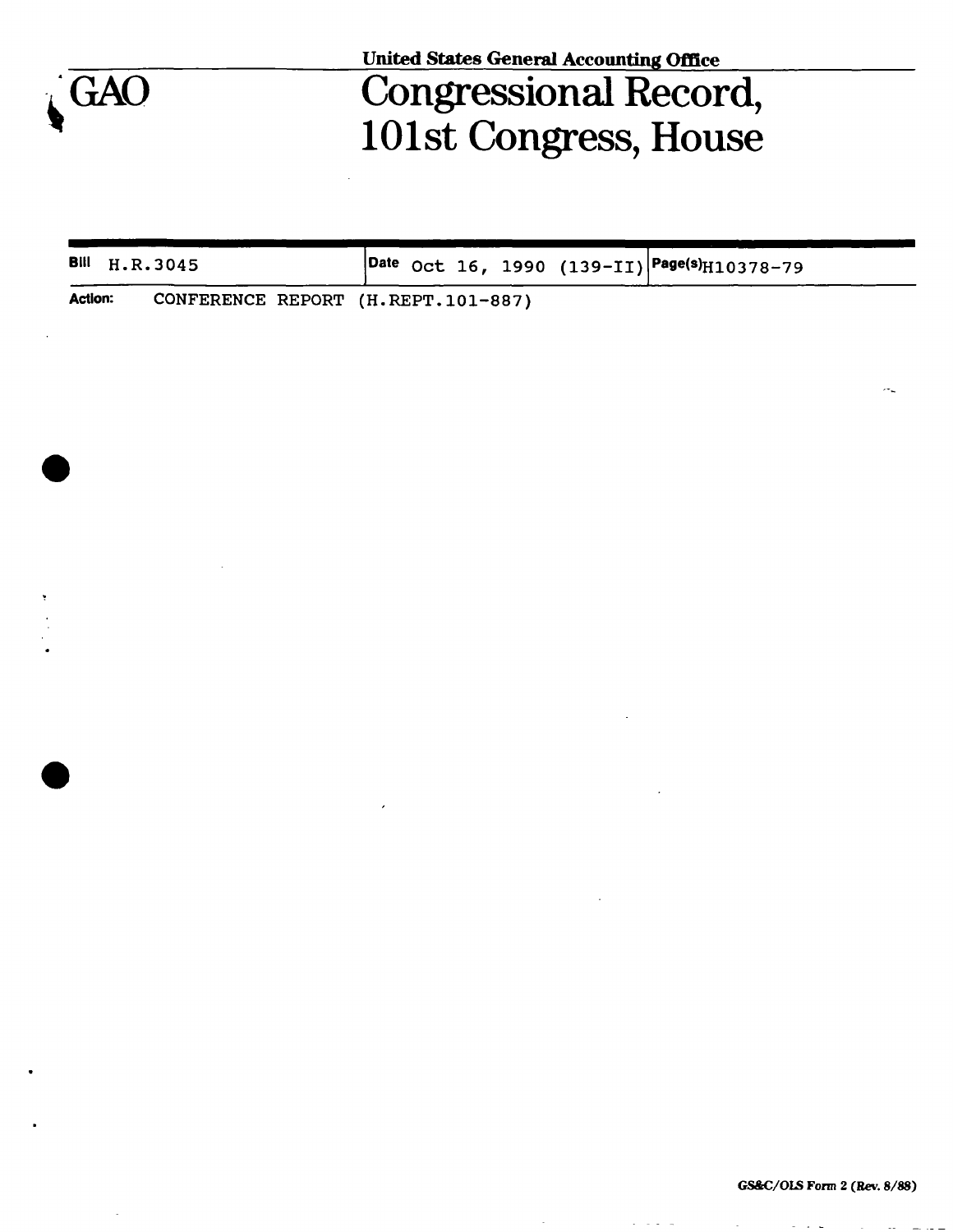**[Mr. BUPriv" v '' "i addressed the House hereafter marks.] The SPE a previous; tleman 1 CAYDOS] is tMr. GA;**  His remar **the Extenj The SPI a previous tleman fr, AYAN] is re [Mr. pj House. Hii ter in the »ill appear •ns of Reore. Under se, the geninia [Mr. SO minutes, ithe House, ereafter in ]**  ore. Under **se, the gen- 'Mr. PASHtinutes. ressed the •ear hereafmarks.]** 

**CONFERENCE REPORT ON H.R. 3045, COPYRIGHT REMEDY CLARIFICATION ACT** 

**Mr. KASTENMEIER submitted the following conference report and statement on the bill (H.R. 3045) to amend chapters 5 and 9 of title 17, United States Code, to clarify that States, instrumentalities of States, and officers and employees of States acting in their official capacity, are subject to suit in Federal court by any person for infringement of copyright and infringement of exclusive rights in mask works, and that all the remedies can be obtained in such suit that can be obtained in a suit against a private person or against other public entities:** 

**CONFERENCE REPORT (H. REPT. 101-887)** 

**The committee of conference on the disagreeing votes of the two Houses on the amendments of the Senate to the bill (H.R. 3045) to amend chapters S and 9 of title 17, United States Code, to clarify that States, instrumentalities of States, and officers and employees of States acting In their official capacity, are subject to suit in Federal court by any person for infringement of copyright and infringement of exclusive rights in mask works, and that all the remedies can be obtained in such suit that can be obtained in a suit against a private person or against other public entitles, having met, after full and free conference, have agreed to recommend and do recommend to their respective Houses as follows:** 

**That the House recede from its disagreement to the amendment of the Senate and agree to the same with an amendment as follows:** 

**In lieu of the matter proposed to be inserted by the Senate amendment, insert the following:** 

*SBCTONI. SHORT TITLE.* 

١

*This Act may be cited as the "Copyright Remedy Clarification Act".* 

*SEC 2. UABtim OP STATES, INSTRUMENTALITIES OP STATES, AND STATE OFFICIALS FOR INFRINGEMENT OF COPYRIGHT AND EXCLUSIVE RIGHTS IN MASK WORKS.* 

*(a) COPYRIGHT INFRINGEMENT.—(1) Section*  501(a) of title 17, United States Code, is *amended by adding at the end the following: "As used in this subsection, the term 'anyone' includes any State, any instrumentality of a State, and any officer or employee of a State or instrumentality of a State acting in his or her official capacity. Any State, and any such instrumentality, officer,* 

*or employee, shall be subject to the provisions of this title in the same manner and to the same extent as any nongovernmental entity.".* 

*(2) Chapter 5 of title 17, United States Code, is amended by adding at the end the following new section:* 

*"S5II. Liability of States, instrumentalities of States, and State officials for Infringement of copyright* 

*"(a) IN GENERAL.—Any State, any instrumentality of a State, and any officer or employee of a State or instrumentality of a State acting in his or her official capacity, shall not be immune, under the Eleventh Amendment of the Constitution of the United States or under any other doctrine of sovereign immunity, from suit in Federal court by any person, including any governmental or nongovernmental entity, for a violation of any of the exclusive rights of a copyright owner provided by sections 106 through 119, for importing copies of phonorecords in violation of section 602, or for any other violation under this title.* 

*"(b) REMEDIES.—In a suit described in subsection (a) for a violation described in that subsection, remedies (including remedies both at law and in equity) are available for the violation to the same extent as such remedies are available for such a violation in a suit against any public or private entity other than a State, instrumentality of a State, or officer or employee of a State acting in his or her official capacity. Such remedies include impounding and disposition of infringing articles under section 503, actual damages and profits and statutory damages under section 504, costs and attorney's fees under section 505, and the reme-dies provided in section 510.".* 

*(3) The table of sections at the beginning of chapter 5 of title 17, United States Code, is amended by adding at the end the following new item:* 

*"Sec 511. Liability of States, instrumental-ities of States, and State officials for infringement of copy-right".* 

*(b) INFRINGEMENT OF EXCLUSIVE RIGHTS IN MASK WORKS.—(1) Section 910(a) of title 17, United States Code, is amended by adding at the end the following: "As used in this subsection, the term "any person' includes any State, any instrumentality of a State, and any officer or employee of a State or instrumentality of a State acting in his or her official capacity. Any State, and any such instrumentality, officer, or employee, shall be subject to the provisions of this chapter in the same manner and to the same extent as any nongovernmental entity.".* 

*(2) Section 911 of title 17, United States Code, is amended by adding at the end the following new subsection:* 

*"(g)(1) Any State, any instrumentality of a State, and any officer or employee of a State or instrumentality of a State acting in his or her official capacity, shall not be immune, under the Eleventh Amendment of the Constitution of the United States or under any other doctrine of sovereign immunity, from suit in Federal court by any person, including any governmental or nongovernmental entity, for a violation of any of the exclusive rights of the owner of a mask work under this chapter, or for any other violation under this chapter.* 

*"(2) In a suit described in paragraph (1) for a violation described in that paragraph, remedies (including remedies both at law and in equity) are available for the violation to the same extent as such remedies are available for such a violation in a suit against any public or private entity other than a State, instrumentality of a State, or officer or employee of a State acting in his* 

*or her official capacity. Such remedies tnelude actual damages and profits under subsection lb), statutory damages under subsection (c), impounding and disposition of infringing articles under subsection (e), and costs and attorney's fees under subsection If).".* 

## *SEC 3. EFFECTIVE DATE.*

*The amendments made by this Act shall take effect with respect to violations that occur on or after the date of the enactment of this Act* 

**And the Senate agree to the same.** 

**That the Senate recede from its amendment to the title of the bill.** 

**BOB KASTENMEIER, GEO. W. CROCKETT, Jr., HOWARD L. BERMAN, CARLOS J. MOORHEAD, HOWARD COBLE,** 

*Managers on the Part of the House.* 

**DENNIS DECONCINI, PATRICK LEAHY,** 

**TED KENNEDY, ORRIN HATCH,** 

*Managers on the Part of the Senate.* 

**JOINT EXPLANATORY STATEMENT OP THE COMMITTEE OP CONFERENCE** 

**The managers on the part of the House and the Senate at the conference on the disagreeing votes of the two Houses on the amendment of the Senate to the bill (H.R. 3045) to amend title 17 of the United States Code to clarify the remedies available for copyright and mask work infringement, submit the following joint statement to the House and the Senate in explanation of the effect of the action agreed upon by the managers and recommended in the accompanying conference report:** 

**The Senate amendment added a new section 3 to the House bill. The Senate recedes from the addition of section 3.** 

**Due to a printing error, the word "official" was omitted from the first sentence of proposed section 911(g)(1) of title 17 in H.R. 3045 as passed by the House. The House therefore recedes to sections 1, 2, and 4 of the Senate bill.** 

## **1. SHORT TITLE**

**This section in the House and Senate bills Is identical. The House recedes.** 

**2. LIABILITY OF STATES, INSTRUMENTALITIES OF STATES, AND STATE OFFICIALS FOR INFRINGE-MENT OF COPYRIGHT AND EXCLUSIVE RIGHTS IN MASK WORKS** 

**This section in the House and Senate bills is identical except for a printing error that omitted the word "official" from the first sentence of proposed 17 U.S.C. 911(g)(1) in the bill as passed by the House.** 

**The House recedes.** 

## **3. COSTS AND ATTORNEY'S FEES**

**This section was added by amendment by the Senate. The amendment limits reimbursement for attorneys' fees and other costs to copyright owners unless the copyright owner falls within one of three specified categories, taken from the Equal Access to Justice Act: a business with a net worth of \$5 million or less, with 500 or fewer employees a tax exempt organization or cooperative association with 500 or fewer employees; or an individual with a net worth of \$1 million or less.** 

**The Committee agrees with the Register of Copyrights, Ralph Oman, who described**  amendment as unnecessary, **"[a)ward of attorney's fees is discretionary with the courts, and judges generally will not award large fees for the benefit of affluent plaintiffs who sue nonprofit defend-ants. . . . The states generally would not be assessed attorney's fees anyway."**